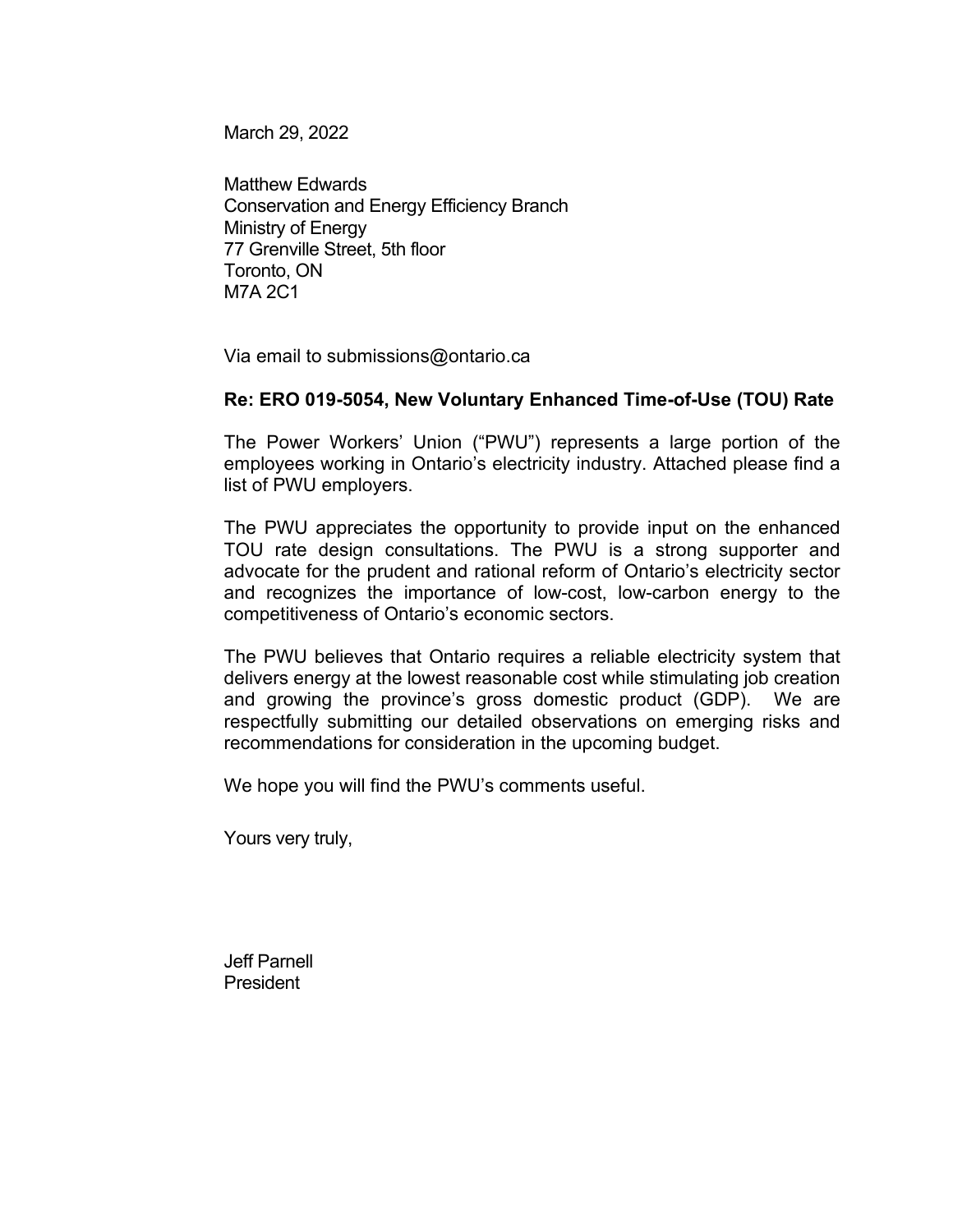## **PWU Submission on ERO-019-5054, Ministry of Energy Proposal for Enhanced TOU Rate March 29, 2022**

The Ministry of Energy is seeking input on creating an optional enhanced time-of use (TOU) electricity rate to encourage residential and small business consumers governed by the Regulated Pricing Plan (RPP) to shift electricity use to low demand periods. The proposed TOU is modelled on the Ontario Energy Board's (OEB) pricing pilot which included an ultra-low overnight price. The Ministry is also seeking input on ways to address barriers to further enable electric vehicle (EV) adoption. The Ministry has identified three objectives for this initiative:

- *Provide additional customer choice* to enable customers to shift their demand, including for EV charging;
- *Prepare the electricity system for electrification* by encouraging the shifting of loads to overnight periods to increase efficiency in Ontario's electricity grid; and,
- *Support decarbonization by* shifting electricity loads to, lower-demand periods overnight when electricity may be generated by non-emitting sources.

In parallel with the OEB's TOU and EV initiative the government is seeking feedback on specific detailed questions in the following three areas:

- a) *System and environmental perspective of an optional rate:* How could incentives result in shifting of demand and encourage new technologies and how could data be best used to understand the implications?
- b) *Customer perspective of optional rate:* How might this rate option impact consumers and their adoption of a new rate plan?
- c) *Additional electricity sector opportunities:* How could LDCs best prepare to integrate EVs?

The PWU applauds the Ministry's initiative to facilitate Ontario's transition to a decarbonized economy by addressing both the implications for the electricity system and electrifying transportation via the adoption of EVs. The PWU makes the following recommendations:

- 1. The government should set realistic objectives with respect to decarbonization and the benefits of load shifting to reduce Ontario's capacity needs;
- 2. The desired TOU rate reform benefits should include hot water and other demand side management opportunities that improve efficiencies in Ontario's grid;
- 3. TOU metering data should be used to help optimize and reward outcomes and support better planning;
- 4. The rate program should not be optional but should include an opt-out provision for small businesses;
- 5. Additional incentives to support DSM aggregators, including in-home bidirectional EV charging use, could produce the desired results and obviate any need for additional Distributed Energy Resources (DERs) to enhance EV adoption;
- 6. The further promotion of net metering should not occur as it will add costs to the system and provide no benefits to infrastructure costs; and,
- 7. Improved regional planning and anticipated forecasting outcomes from the IESO's Pathways study will best prepare LDCs to meet all of Ontario's electrification challenges, not just for EVs.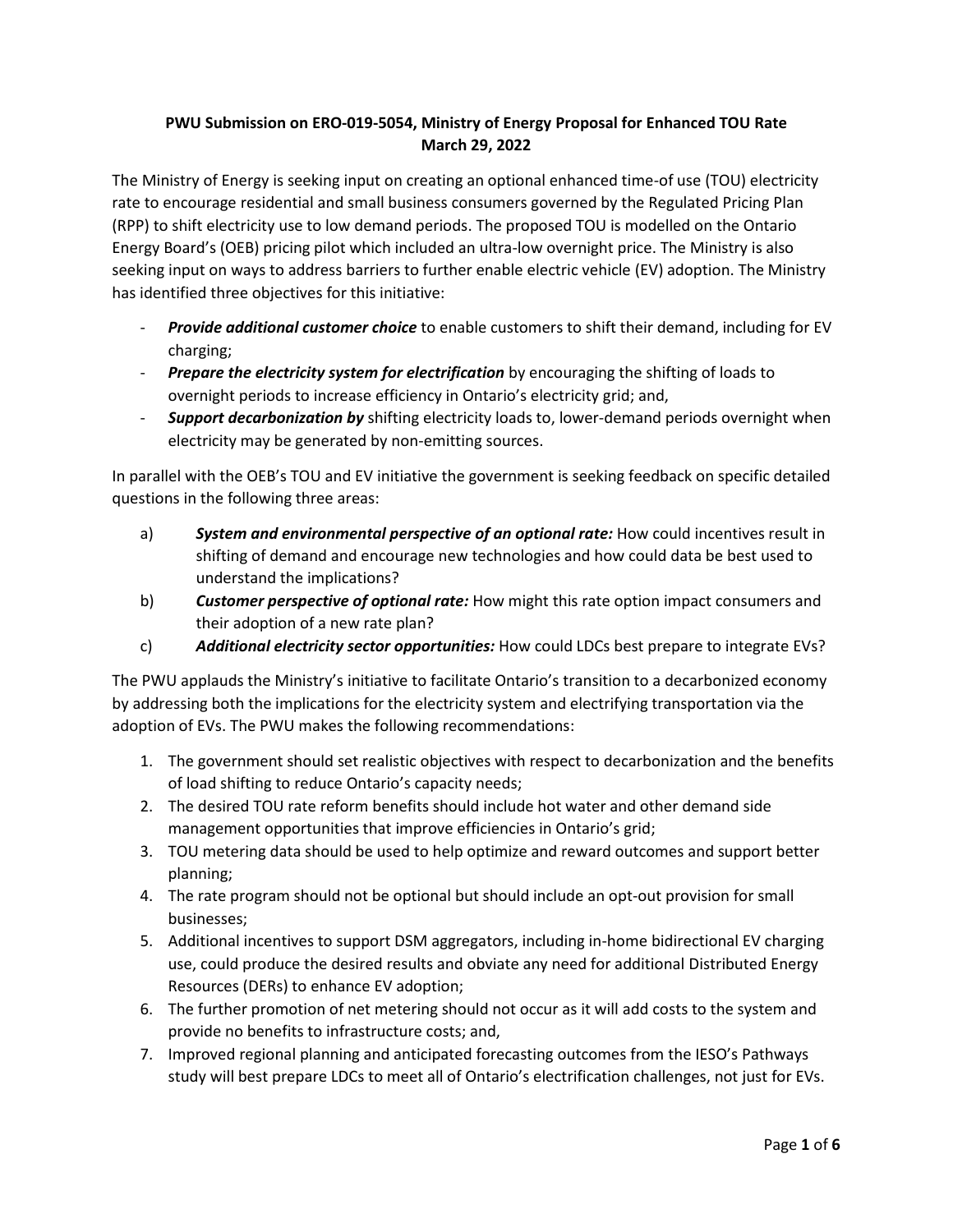**Recommendation #1 -** The government should set realistic objectives with respect to decarbonization and the benefits of load shifting to reduce Ontario's capacity needs.

The Ministry's objectives include preparing for electrification, enabling further EV adoption, and reducing electricity system emissions.

Analysis clearly demonstrates that the proposed RRP reforms will not achieve additional emission reductions from Ontario's electricity system for at least the next 15 years given growing demand and the IESO's inability to procure the needed long-term, low-carbon generation resources. <sup>1</sup> All new demand will be provided by carbon-emitting, natural gas-fired generation, even at night. Achieving emission reductions from Ontario's electricity system will only be achieved in the long term and will be determined by the IESO's response to the Ministry's requested assessment of Ontario's reliance on gasfired generation and a pathway for decarbonizing the economy.<sup>2</sup> Furthermore, increased EV adoption in the short-term will only increase emissions from Ontario's electricity sector until new low-carbon baseload generation is developed in the next decade.

Ontario is facing a capacity and energy shortfall even without considering the organic electricity growth that is forecast from increased EV adoption,<sup>3</sup> let alone any additional incentives.<sup>4</sup> The PWU anticipates that when the IESO completes its Pathways Study, it will be clear that Ontario will have insufficient energy to meet its needs. The PWU supports the electrification of Ontario's transportation sector with EVs but recognizes that the key challenge of meeting Ontario's capacity gap is more urgent than incenting further electricity demand growth.

TOU incentives should be focused on cost-effective solutions that best prepare Ontario's electricity system to respond to demand growth and specifically the impacts of accelerated demand from electrification prior to the building of new generation capacity. The focus of these incentives should encourage changes in consumer behaviours that shift loads that reduce capacity needs in addition to EV adoption.

In the long run, this alternative approach will accommodate and enhance higher EV adoption and ultimately emission reductions once new, low-carbon generation has been added to Ontario's bulk system.

**Recommendation #2 -** The desired TOU rate reform benefits should include hot water and other demand side management opportunities that improve efficiencies in Ontario's grid.

The Ministry has asked how TOU pricing could help shift demand to overnight periods and help integrate new sources of demand such as EV charging. RPP TOU rate reform is a broad incentive for consumers to reduce their energy bills in any manner that they can, and to do so by shifting their behaviors to use electricity off-peak. Shifting of peak demand can extend not only to EV charging but also hot water, total home energy demand side management initiatives, as well as energy efficiency.

<sup>1</sup> PWU submission to the MENDM on Long Term energy planning, April 2021; Strapolec, "Electrification Pathways for Ontario, 2021; PWU submission to the IESO on its Annual Planning Outlook, February 2022.

<sup>&</sup>lt;sup>2</sup> Minister of Energy, Ministerial Directive to IESO, November 10, 2021; IESO Pathways to Decarbonization project, webinar materials, February 24, 2022.

<sup>3</sup> IESO, 2021 Annual Planning Outlook, 2021.

<sup>4</sup> Strapolec, "Electrification Pathways for Ontario", 2021.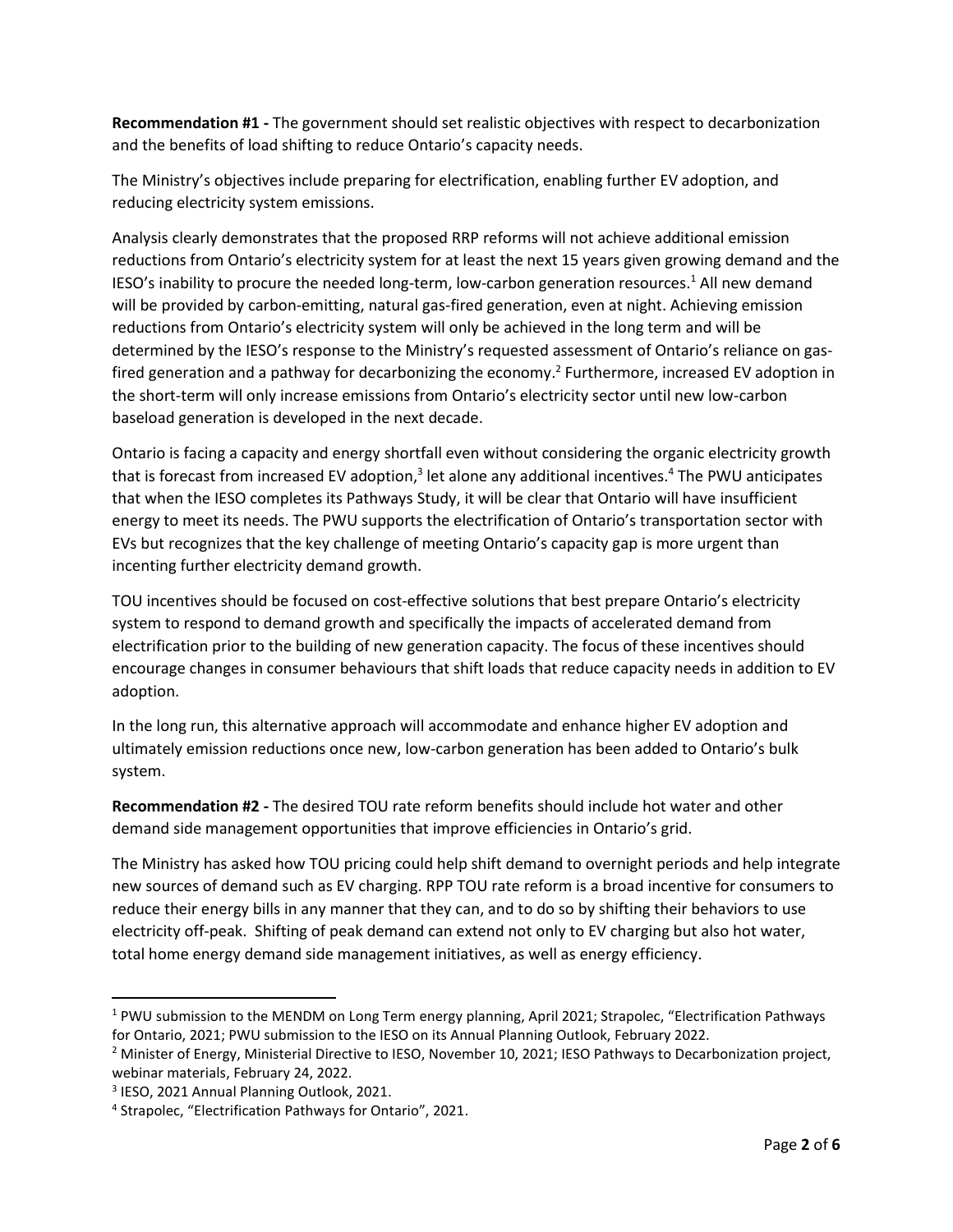The PWU has sponsored several studies that have demonstrated the benefits of demand-side management strategies in optimizing the costs of Ontario's electricity system as demand grows.<sup>5</sup> These benefits occur in three areas:

- 1. A reduction of up to 5% in the need for rarely used peak generation, representing a cost savings of about \$500M/year;
- 2. Improved efficiency from better utilization of Ontario's transmission and distribution assets;
- 3. A reduction of future rate payer costs to 16% below today.

These benefits would help to better integrate emerging demand and help inform the anticipated benefits from TOU reform.

The inherent benefit of TOU reform is the shifting of demand from high-cost peaking supplies to lower cost, baseload, off-peak resources. Since the cost effectiveness of baseload capacity stems from its high utilization, the new TOU rates should apply to all seasons to minimize demand for peaking supplies and maximize demand for baseload throughout the year. Smart EV charging can increase the need for, and value of low-carbon, low-cost baseload power all year while reducing Ontario's reliance on high-carbon, high-cost, intermediate supply.

**Recommendation #3 -** TOU metering data should be used to help optimize and reward outcomes and support better planning.

The Ministry has asked how making better use of available consumption data could inform a new rate design that ensures full cost recovery. There are two desired outcomes associated with cost recovery: the redistribution of costs among ratepayers should net the total benefits allocated to each ratepayer group; and, that the targeted benefits are realized and offset the costs of the program.

The OEB's RPP pilot program confirmed a material risk that recovering the costs required to change the desired consumer behaviours would not be achieved as the desired benefits from customers changing their behavior are offset by undesired free riders who do not change their behaviours. The latter outcome pushes costs to non-participants in a voluntary program.

It is also important that the program design scales its incentives to match the anticipated benefits in order to discourage higher cost outcomes that increase overall system costs. Overly generous programs, e.g. the Industrial Conservation Initiative (ICI) and Net Metering programs, have increased system costs by encouraging the adoption of high-cost solutions.

Better utilization of available data to help mitigate these two problems should include a measure of the ratio of nighttime (off-peak) to daytime (on-peak) demand for each consumer. This can be done by measuring the gap between a consumers on-peak use and off-peak use, likely assessed for each season. If the gap reduces over time for any particular consumer group, it can be determined that the consumer has changed behavior and is enabling a system benefit. The LDCs have this data for any customer with a smart meter.

<sup>&</sup>lt;sup>5</sup> Strapolec, "Electrification Pathways for Ontario", 2021.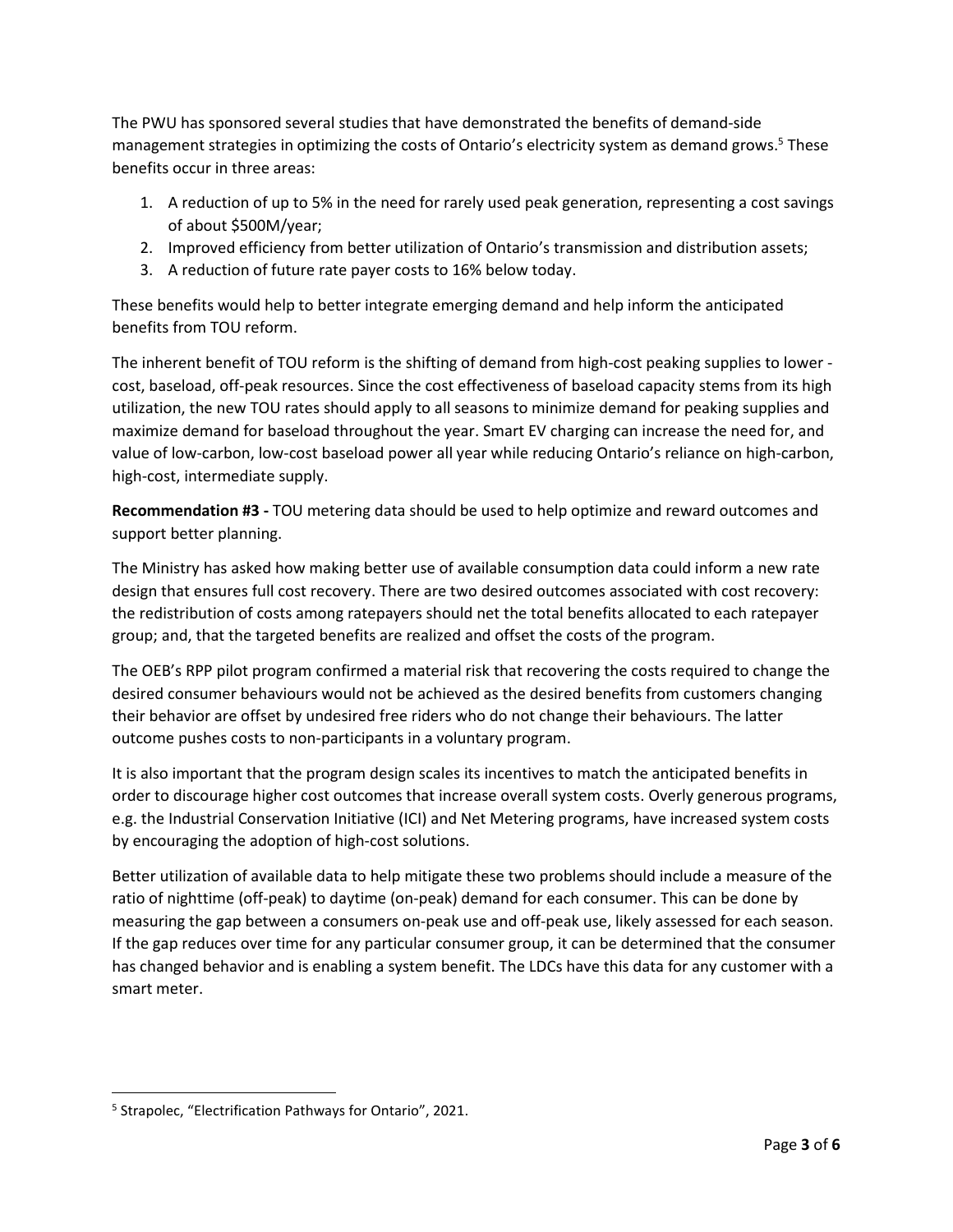The TOU rate could be designed to over-recover costs which could be rebated at the end of the year. This approach would not reward free riders nor penalize non-participants and could be best matched to the desired system cost outcomes.

**Recommendation #4 -** The rate program should not be optional but should include an opt-out provision for small businesses.

The Ministry has asked how the TOU reform might remove barriers to households or small businesses in adopting EVs or other clean technologies and encourage consumers to participate.

Ontario's peak demand is driven largely by residential consumers, not businesses, making it important that all residential RPP customers participate. A TOU program that shifts demand will encourage RPP customers to adopt both EVs and any clean technologies that reduce their bills as previously described. Maximum participation will offer the greatest system benefits, accelerate participation, reduce the cost implications and minimize the complexity of the final TOU design.

To fairly implement a rate design change, it must be ensured that those who do not change their behavior support the costs of the incentives provided to those who do change their behaviors. Any rate design, by definition, imposes costs on the majority of consumers for the benefit of the ratepayer groups being targeted. Since the system cost problem being addressed results primarily from residential customer behaviors in the first place, such as air conditioning, it is reasonable for those who don't change their behavior to pay a premium in order to support those who take action to reduce system costs.

A universal TOU rate imposed for all RPP customers maximizes the ratepayer participation, better balances ratepayer equity, and minimize the risk of under recovering program costs.

Most small businesses, on the other hand, do not have operational flexibility to shift demand. Restaurants in particular standout as they operate mostly during peak demand times. Businesses like this should not be penalized by such a rate program but be allowed to op-out.

**Recommendation #5 -** Additional incentives to support DSM aggregators, including in-home bidirectional EV charging use, could produce the desired results and obviate any need for additional Distributed Energy Resources (DERs) to enhance EV adoption.

The Ministry has asked how LDCs can improve their processes to support efficient charging and the deployment of other electricity system infrastructure, including "non-wire" alternatives. The PWU assumes the latter includes distributed energy resources (DER).

There is much discussion about the potential for EVs equipped with bi-directional chargers that can provide energy storage services to mitigate peak electricity system demand. The PWU supports the use of EVs for this purpose as the system benefits of such applications have been confirmed.<sup>6</sup> In fact, using EVs as low-cost storage could provide all of the local storage needs for optimally smoothing demand and improving infrastructure efficiency at the LDC level.<sup>7</sup> By leveraging EVs in this manner, deployment of additional new DER could be avoided. Furthermore, forecasts suggest that EV storage capacity alone,

<sup>6</sup> Plug n Drive, "EV Batteries Value Proposition for Ontario's Electricity Grid and EV Owners", 2020.

<sup>&</sup>lt;sup>7</sup> Strapolec, "Electrification Pathways for Ontario", 2021.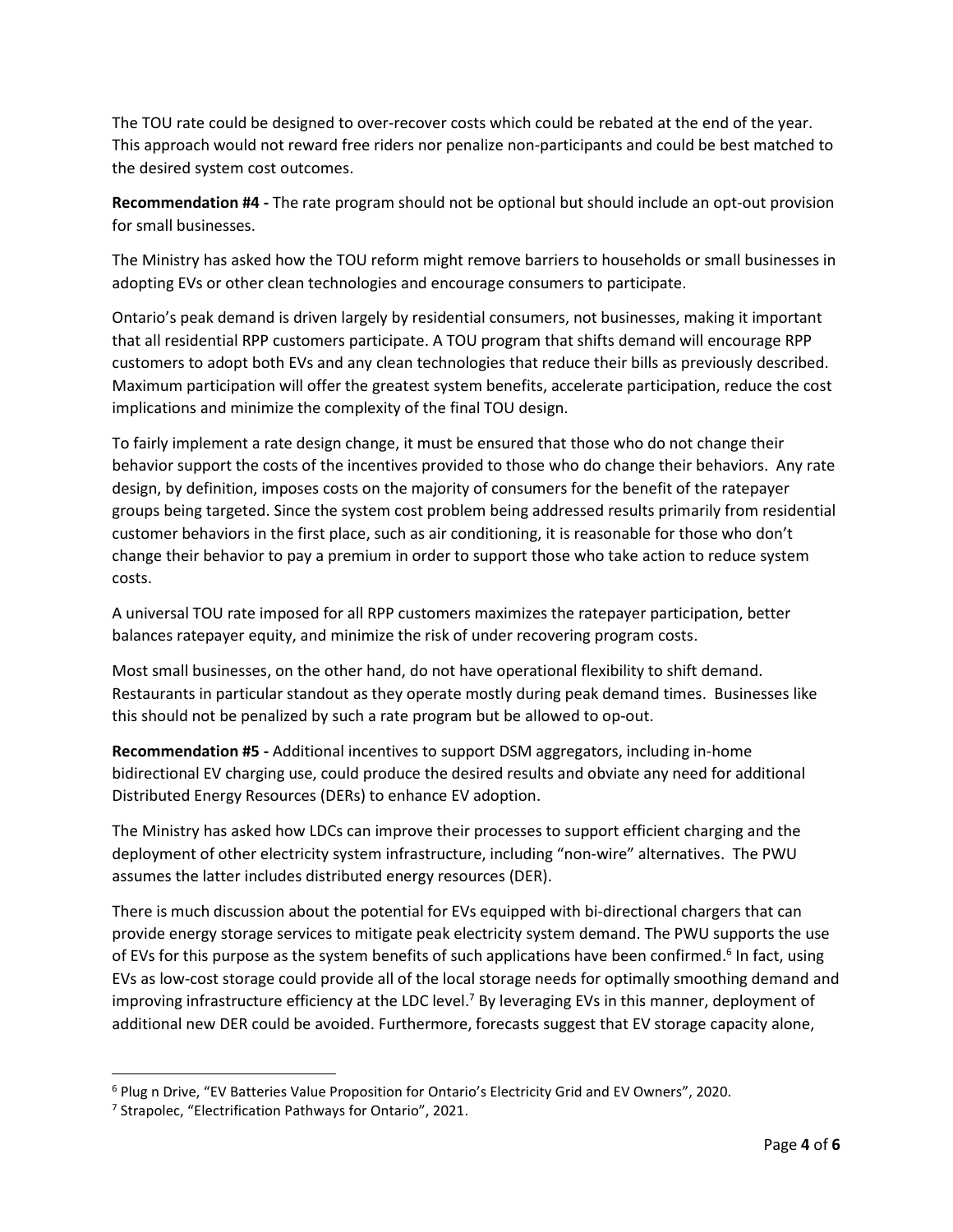which is a DER resource optimally located close to the load (e.g. building/home), could obviate the need for additional DER to meet system needs in general.<sup>8</sup>

Furthermore, bidirectional charging in residential settings (behind the meter), referred to as vehicle to building (V2B), coupled with TOU incentives are more cost effective than direct vehicle to grid (V2G) applications. The complexity of V2G results in higher costs while offering no additional system benefits compared to V2B.

As with other DSM applications, aggregators of home energy services can help optimize consumer response to a TOU rate, including EV charging and provide the desired system benefits. The V2B option can help avoid increasing peak demand on LDC systems from EV charging and also reduce demand at peak times, particularly, if managed by an aggregator. This mitigates the risks and reduces the integration costs for LDCs. These benefits warrant government support for bidirectional charging in homes and buildings, including potentially mandatory requirements for V2B. Mechanisms that provide better insight into EV adoption forecasting will help LDCs prepare for timely increases in capacity. Business models that encourage the participation of aggregators in the adoption of EVs could support the gathering of such information. $9$ 

**Recommendation #6 -** The further promotion of net metering should not occur as it will add costs to the system and provide no benefits to infrastructure costs.

The Ministry has asked if the Net Metering programs integrated with EVs could help reduce consumer bills and LDC infrastructure costs. Net metering programs increase the cost of the electricity system, particularly for residential ratepayers, as the PWU has articulated in previous submissions to the Ministry.<sup>10</sup> Half the excess growth in residential/RPP rates has been caused by the ICI and Net Metering programs. No further incentives should be provided and these programs should be grandfathered and phased out as soon as possible.

**Recommendation #7 -** Improved regional planning and anticipated forecasting outcomes from the IESO's Pathways Study will best prepare LDCs to meet all of Ontario's electrification challenges, not just for EVs

The Ministry has asked how LDCs could effectively support EV adoption ahead of demand materialization. The PWU believes that better forecasting, in particular by the IESO, is required. This forecasting should acknowledge the potential for demand growth from these various sources to provide the best tool for LDCs to plan their systems. The IESO's underway Pathways to Decarbonization project that may provide more granular, fact-based assumptions about technology adoption across several areas could help inform LDC and regional planning and improve cost effective outcomes.

## **Closing**

<sup>&</sup>lt;sup>8</sup> Strapolec, "Electrification Pathways for Ontario", 2021, identifies a need for 1300 GW of storage by 2030 which is only 10% of anticipated EV penetration.

<sup>9</sup> Plug n Drive, "EV Batteries Value Proposition for Ontario's Electricity Grid and EV Owners", 2020.

<sup>&</sup>lt;sup>10</sup> PWU Submission to the Ministry of Energy on Community Net Metering, 2020.